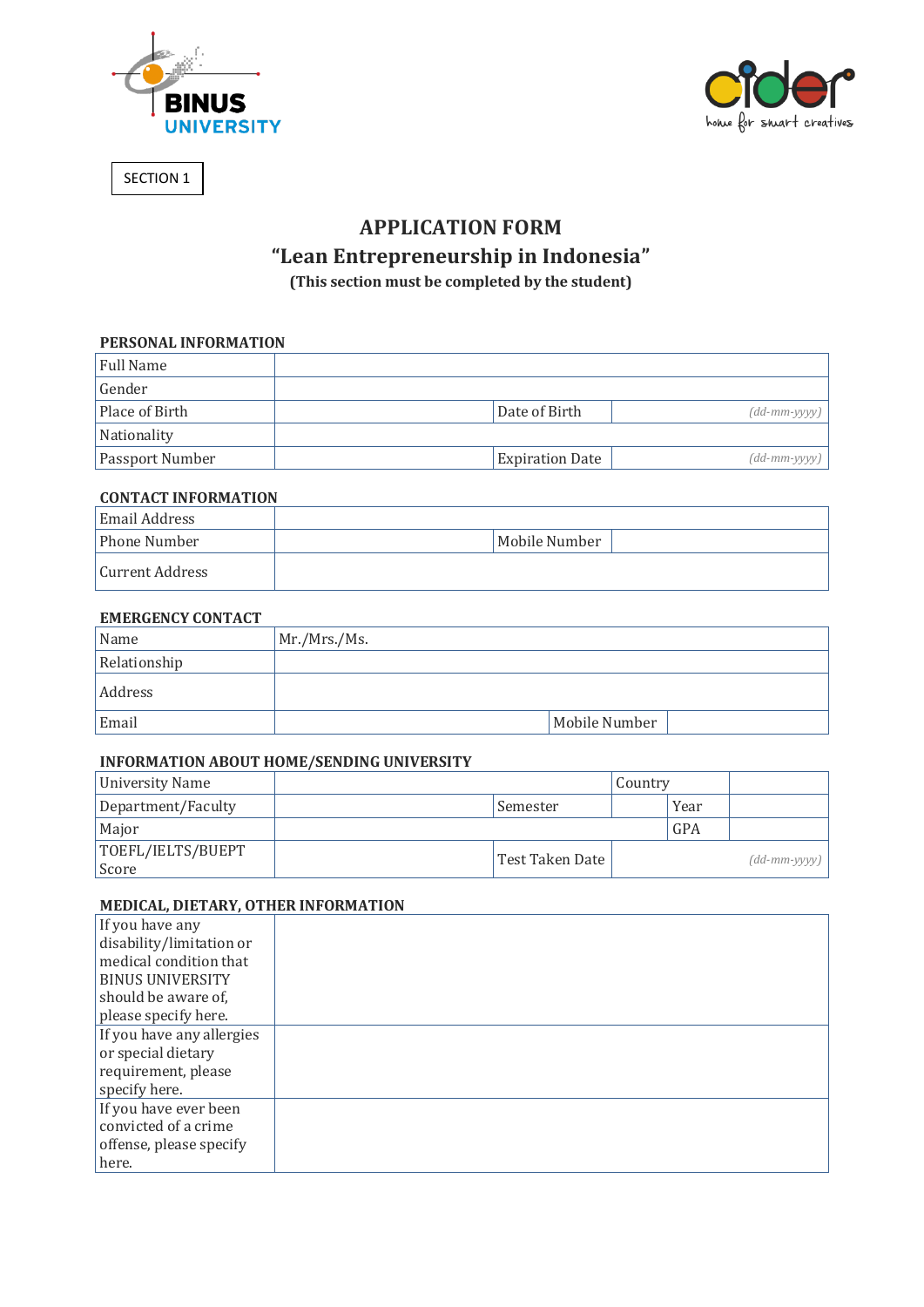



# **REQUIRED DOCUMENTS**

Please attach copy of these documents together with your Application Form:

- Scan copy of passport (original size on A4 paper)
- Scan copy of academic transcript
- Scan copy of TOEFL/IELTS or other language proficiency certificate

#### **APPLICANT'S DECLARATION**

I certify that my statements on the APPLICATION FORM – International Short Program 2018 "Lean Entrepreneurship in Indonesia" are true, complete and correct to the best of my knowledge.

I fully understand that if I join, I agree:

- 1. To follow the "Lean Entrepreneurship in Indonesia" program and abide the rules of the institution in which I will undertake the program;
- 2. To act in such a manner that will not bring disrepute to myself, host universities, home university or my country of citizenship during the program;
- 3. To abide the rules and regulations governing my visa;
- 4. To release information contained in this application form to relevant authorities;
- 5. That host universities is not responsible for any aspects of my action during the period of the Program;
- 6. To allow host universities to use photographs of myself which relate to this program, taken by host universities or shared by me — the likely uses include but not limited to promotional materials (e.g. brochures, posters, newspaper articles, website, communication with educational agents, and advertising).

I am also aware of any medical condition (disability, illness or pregnancy), which might prevent me from completing my program within the time allowed.

## *If applicant is under 21 years old, this application must be acknowledged by parents or legal guardians.*

Date: \_\_\_\_\_\_\_\_\_\_\_\_\_\_\_\_\_\_\_\_\_\_\_\_\_\_\_ Date: \_\_\_\_\_\_\_\_\_\_\_\_\_\_\_\_\_\_\_\_\_\_\_\_\_\_\_

*Applicant's Full Name & Signature Parent/Legal Guardian's* 

*Full Name & Signature*